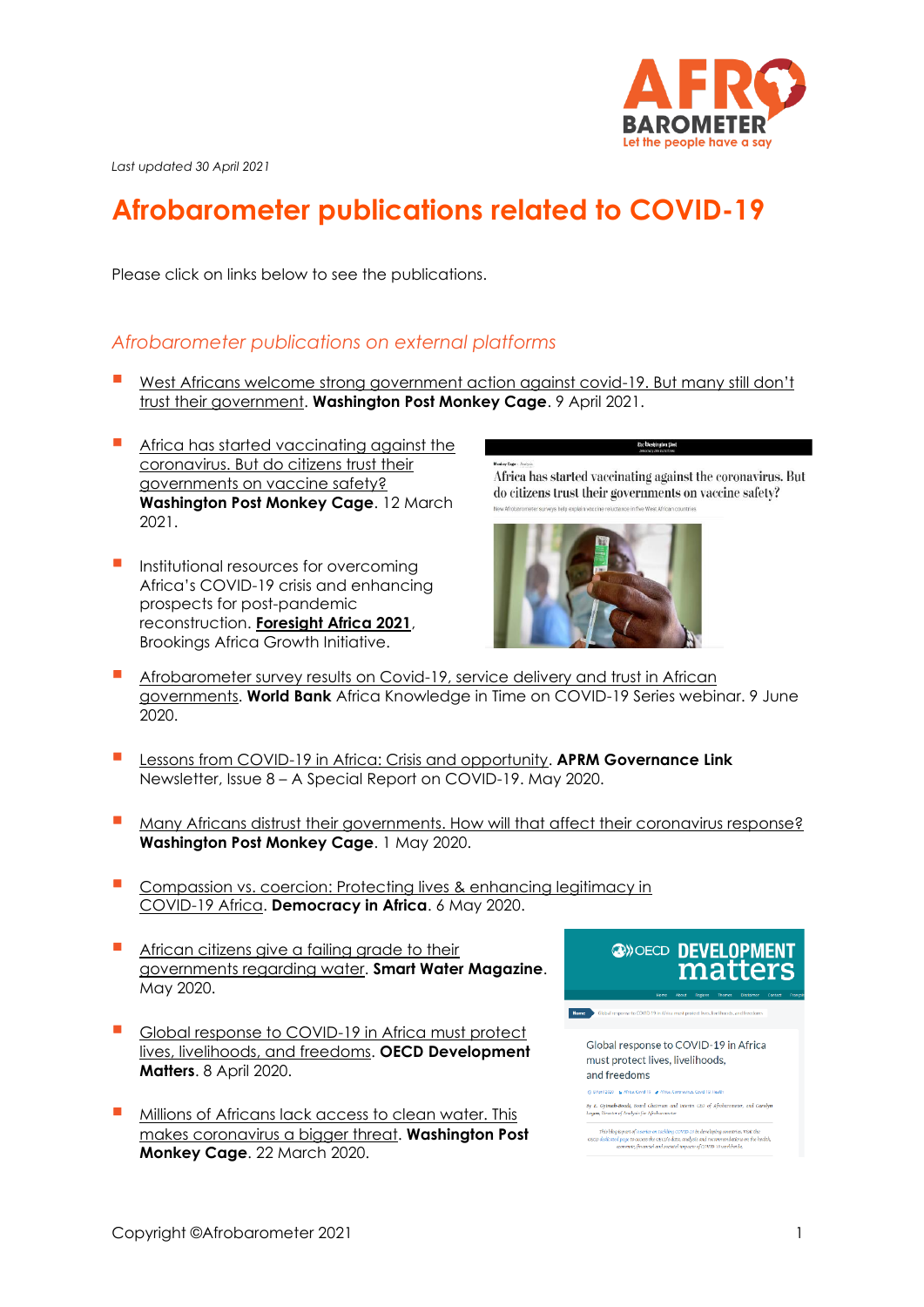

### *Afrobarometer multi-country releases*

- [Corruption, mistrust, and praise? Assessing governments' management of the COVID](https://afrobarometer.org/sites/default/files/publications/Dispatches/ad439-covid_responses_earn_praise_highlight_challenges_for_w_african_govts-afrobarometer-8april21.pdf)-19 [pandemic in West Africa.](https://afrobarometer.org/sites/default/files/publications/Dispatches/ad439-covid_responses_earn_praise_highlight_challenges_for_w_african_govts-afrobarometer-8april21.pdf) Dispatch 439.
- Who wants COVID-19 vaccination? In 5 West African countries, hesitancy is high, trust [low.](https://afrobarometer.org/sites/default/files/publications/Dispatches/ad432-covid-19_vaccine_hesitancy_high_trust_low_in_west_africa-afrobarometer-9march21.pdf) Dispatch 432.
- [COVID-19 in Africa: Vulnerabilities and assets.](http://afrobarometer.org/publications/pp67-covid-19-africa-vulnerabilities-and-assets-effective-response) Policy Paper 67.
- [Africa's digital divide and the promise of e](http://afrobarometer.org/sites/default/files/publications/Policy%20papers/pp66-africas_digital_divide_and_the_promise_of_e-learning-afrobarometer_policy_paper-14june20.pdf)-learning. Policy Paper 66.
- [Democratic dividend: The road to quality education in Africa.](http://afrobarometer.org/sites/default/files/publications/Documents%20de%20politiques/ab_r7_policypaper63_pap16_road_to_quality_education_in_africa.pdf) Policy Paper 63.
- 'All in this together': Africans tolerant on ethnic, religious, [national, but not sexual differences.](http://afrobarometer.org/publications/ad362-all-together-africans-tolerant-ethnic-religious-national-not-sexual-differences) Dispatch 362.
- Even before COVID-19, more than half of Africans experienced [lack of needed health care.](http://afrobarometer.org/publications/ad352-even-covid-19-more-half-africans-experienced-lack-needed-health-care) Dispatch 352.
- **E** African governments failing in provision of water and [sanitation, majority of citizens say.](http://afrobarometer.org/publications/ad349-african-governments-failing-provision-water-and-sanitation-majority-citizens-say) Dispatch 349.



# *Afrobarometer country COVID-19 profiles (2020/2021)*

- **E Benin:** [Les Béninois approuvent la réponse gouvernementale à la pandémie de COVID-](https://afrobarometer.org/sites/default/files/publications/Dispatches/ad423-lexperiences_de_la_covid-19_au_benin-afrobarometer-2feb21_2.pdf)[19 mais souhaitent une assistance plutôt équitable.](https://afrobarometer.org/sites/default/files/publications/Dispatches/ad423-lexperiences_de_la_covid-19_au_benin-afrobarometer-2feb21_2.pdf) Dispatch 423.
- **E** Gambia: [Gambians approve of government's handling of COVID](https://afrobarometer.org/sites/default/files/publications/Dispatches/ad447-gambians_approve_of_governments_covid-19_response_but_dont_trust_vaccines-afrobarometer_dispatch-27april21.pdf)-19 but don't trust vaccines. Dispatch 447.
- **Liberia:** Liberians laud government's COVID-19 response but claim unfair distribution of relief [assistance.](https://afrobarometer.org/sites/default/files/publications/Dispatches/ad420-covid-19_in_liberia-afrobarometer_dispatch-20jan21.pdf) Dispatch 420.
- **Mauritius:** [Mauritians praise government's COVID](https://afrobarometer.org/sites/default/files/publications/D%C3%A9p%C3%AAches/ad427-mauritians_praise_covid-19_response-afrobarometer_dispatch-19feb21.pdf)-19 response but suspect corruption, [distrust politicians.](https://afrobarometer.org/sites/default/files/publications/D%C3%A9p%C3%AAches/ad427-mauritians_praise_covid-19_response-afrobarometer_dispatch-19feb21.pdf) Dispatch 427.
- Niger: Les Nigériens font plus confiance aux prières qu'aux vaccins pour prévenir la [COVID-19.](https://afrobarometer.org/sites/default/files/publications/Dispatches/ad434-nigeriens_font_plus_confiance_aux_prieres_quaux_vaccins_anti-covid-19-depeche_afrobarometer-20mars21.pdf) Dispatch 434.
- **Senegal:** [Les Sénégalais approuvent la réponse gouvernementale à la pandémie de](https://afrobarometer.org/sites/default/files/publications/Dispatches/ad430-les_senegalais_sont_sceptiques_envers_les_vaccins_de_covid-19-depeche_afrobarometer-5mars21.pdf)  [COVID-19 mais restent sceptiques vis-à-vis des vaccins.](https://afrobarometer.org/sites/default/files/publications/Dispatches/ad430-les_senegalais_sont_sceptiques_envers_les_vaccins_de_covid-19-depeche_afrobarometer-5mars21.pdf) Dispatch 430.
- **Togo:** [La COVID-19 au Togo: Les citoyens sont satisfaits de la réponse du gouvernement](https://afrobarometer.org/sites/default/files/publications/Joint/partner%20publications/ad429-togolais_satisfaits_de_la_reponse_du_gouvernement_a_la_covid-19-depeche_afrobarometer-2mars21.pdf)  [mais sceptiques quant aux vaccins.](https://afrobarometer.org/sites/default/files/publications/Joint/partner%20publications/ad429-togolais_satisfaits_de_la_reponse_du_gouvernement_a_la_covid-19-depeche_afrobarometer-2mars21.pdf) Dispatch 429.
- **Zambia:** [Zambians approve of government's COVID](https://afrobarometer.org/sites/default/files/publications/Dispatches/ad431-zambians_approve_of_covid-19_response_despite_questions_on_aid_vaccines-afrobarometer_dispatch-5march21.pdf)-19 response despite questions about [aid, vaccines.](https://afrobarometer.org/sites/default/files/publications/Dispatches/ad431-zambians_approve_of_covid-19_response_despite_questions_on_aid_vaccines-afrobarometer_dispatch-5march21.pdf) Dispatch 431.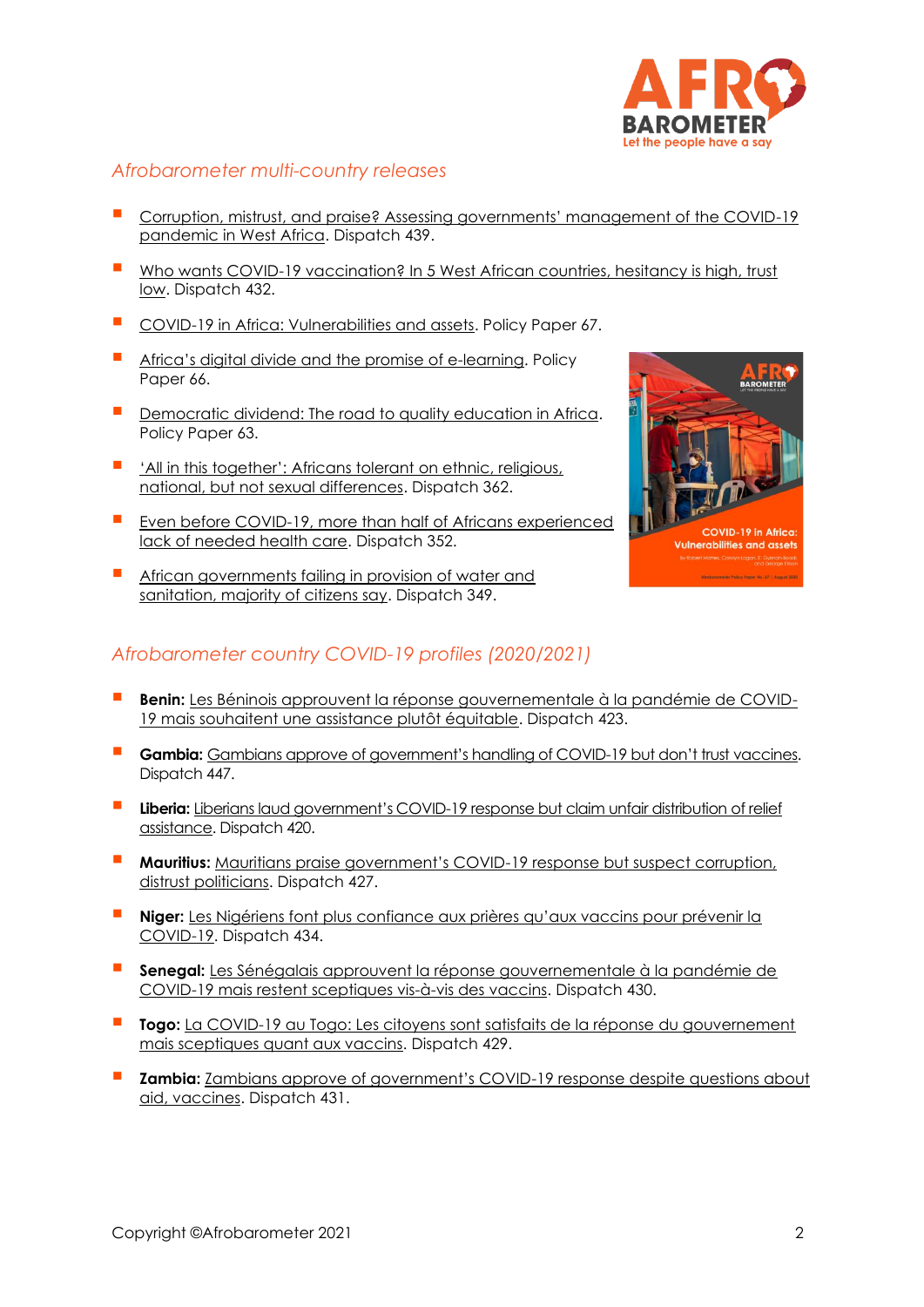

## *Other Afrobarometer country-level releases*

- COVID-19 impact? **Ugandans** grow more discontent with economic and living [conditions.](https://afrobarometer.org/sites/default/files/publications/Dispatches/ad436-ugandans_grow_more_discontent_with_economic_conditions-afrobarometer-27march21.pdf) Dispatch 436.
- In **Angola**'s COVID[-19 fight, trusted religious and traditional leaders, military can be allies.](http://afrobarometer.org/sites/default/files/publications/Dispatches/ad401-trusted_leaders_can_help_in_angola_covid-19_fight-afrobarometer_dispatch-23oct20_0.pdf) Dispatch 401.
- Many **Tunisians** lack adequate access to health [care and water, rate government poorly.](http://afrobarometer.org/sites/default/files/publications/Dispatches/ad393-many_tunisians_lack_adequate_access_to_water_and_health_care-22sept20.pdf) Dispatch 393.
- **E** Nigerian [government doing a poor job on water/sanitation and health care, citizens say.](http://afrobarometer.org/sites/default/files/publications/Dispatches/ad389-nigerian_government_doing_a_poor_job_on_water-sanitation_and_health_care-afrobarometer_dispatch-9sept20.pdf) Dispatch 389.
- [COVID-19 lockdown a crisis for informal traders disadvantaged by government inaction](http://afrobarometer.org/sites/default/files/publications/Dispatches/ad385-zimbabwes_covid-19_lockdown_a_crisis_for_informal_traders-afrobarometer-19aug20.pdf) (**Zimbabwe**). Dispatch 385.
- 'Di gron still dry' **Sierra Leoneans** [increasingly concerned about the economy.](http://afrobarometer.org/sites/default/files/publications/Dispatches/ad384-sierra_leoneans_increasingly_concerned_about_the_economy-afrobarometer_dispatch-19aug20.pdf) Dispatch 384.
- [Access to remote-education tools unequal in](http://afrobarometer.org/sites/default/files/publications/Dispatches/ab_r8_dispatchno376_barriers_to_elearning_in_kenya.pdf) **Kenya**; radio best way to reach most. Dispatch 376.
- **E** Zimbabweans [trust police and military, but not enough to criticize them.](http://afrobarometer.org/sites/default/files/publications/Dispatches/ad375-zimbabwe_law_enforcement_during_covid-19_pandemic-afrobarometer_dispatch-18july20.pdf) Dispatch 375.
- **Ghana**'s e-learning program during pandemic presents access challenges for many [students.](http://afrobarometer.org/sites/default/files/publications/D%C3%A9p%C3%AAches/ab_r8_dispatchno374_access_to_virtual_learning_platforms_in_ghana.pdf) Dispatch 374.
- **E** Limited Internet access in **Zimbabwe** a major hurdle for remote learning during [pandemic.](http://afrobarometer.org/sites/default/files/publications/D%C3%A9p%C3%AAches/ab_r7_dispatchno371_hurdles_for_remote_learning_during_pandemic_in_zimbabwe.pdf) Dispatch 371.
- Radio tops **Zimbabweans'** news sources [except for 'other people.'](http://afrobarometer.org/sites/default/files/publications/Dispatches/ad367-crisis_communication_in_zimbabwe-afrobarometer-15june20.pdf) Dispatch 367.
- **Ghanaians** [see pros, cons of social media, want access but not fake news.](http://afrobarometer.org/sites/default/files/publications/Dispatches/ad366-fake_news_and_social_media_in_ghana-7june20.pdf) Dispatch 366.
- **E Zimbabwean** [vulnerabilities on health care, water.](http://afrobarometer.org/sites/default/files/publications/Dispatches/ad365-zimbabwean_vulnerabilities_on_health_care_water-afrobarometer-5june20.pdf) Dispatch 365.
- **E** South Africans [support social grants, but say work at any wage beats unemployment.](http://afrobarometer.org/publications/ad364-south-africans-support-social-grants-say-work-any-wage-beats-unemployment) Dispatch 364.
- Poursuite des cours par télévision, radio, et Internet pendant la pandémie du COVID-19: [Atouts et contraintes au](http://afrobarometer.org/publications/ad361-poursuite-des-cours-par-television-radio-et-internet-pendant-la-pandemie-du-covid) **Togo**. Dispatch 361.
- Les **Ivoiriens** [demandent des efforts intensifiés pour améliorer les services de santé.](http://afrobarometer.org/publications/ad359-les-ivoiriens-demandent-des-efforts-intensifies-pour-ameliorer-les-services-de) Dispatch 359.
- COVID-19 lockdown in **South Africa** [highlights unequal access to services.](http://afrobarometer.org/publications/ad358-covid-19-lockdown-south-africa-highlights-unequal-access-services) Dispatch 358.
- [Cash shortages pose a threat to](http://afrobarometer.org/publications/ad357-cash-shortages-pose-threat-zimbabwes-fight-against-covid-19) **Zimbabwe**'s fight against COVID-19. Dispatch 357.
- **•** [Trusted and influential: Religious and traditional leaders can be assets in COVID-19 fight](http://afrobarometer.org/publications/ad355-trusted-and-influential-religious-and-traditional-leaders-can-be-assets-covid-19) (**Ghana**). Dispatch 355.
- [La structure de l'activité économique du](http://afrobarometer.org/publications/ad353-la-structure-de-lactivite-economique-du-senegal-un-obstacle-pour-un-confinement) **Sénégal**: Un obstacle pour un confinement [total face au COVID-19.](http://afrobarometer.org/publications/ad353-la-structure-de-lactivite-economique-du-senegal-un-obstacle-pour-un-confinement) Dispatch 353.
- **Ghanaians'** acceptance of security-related restrictions faces test with COVID-19 [lockdown.](http://afrobarometer.org/publications/ad351-ghanaians-acceptance-security-related-restrictions-faces-test-covid-19-lockdown) Dispatch 351.